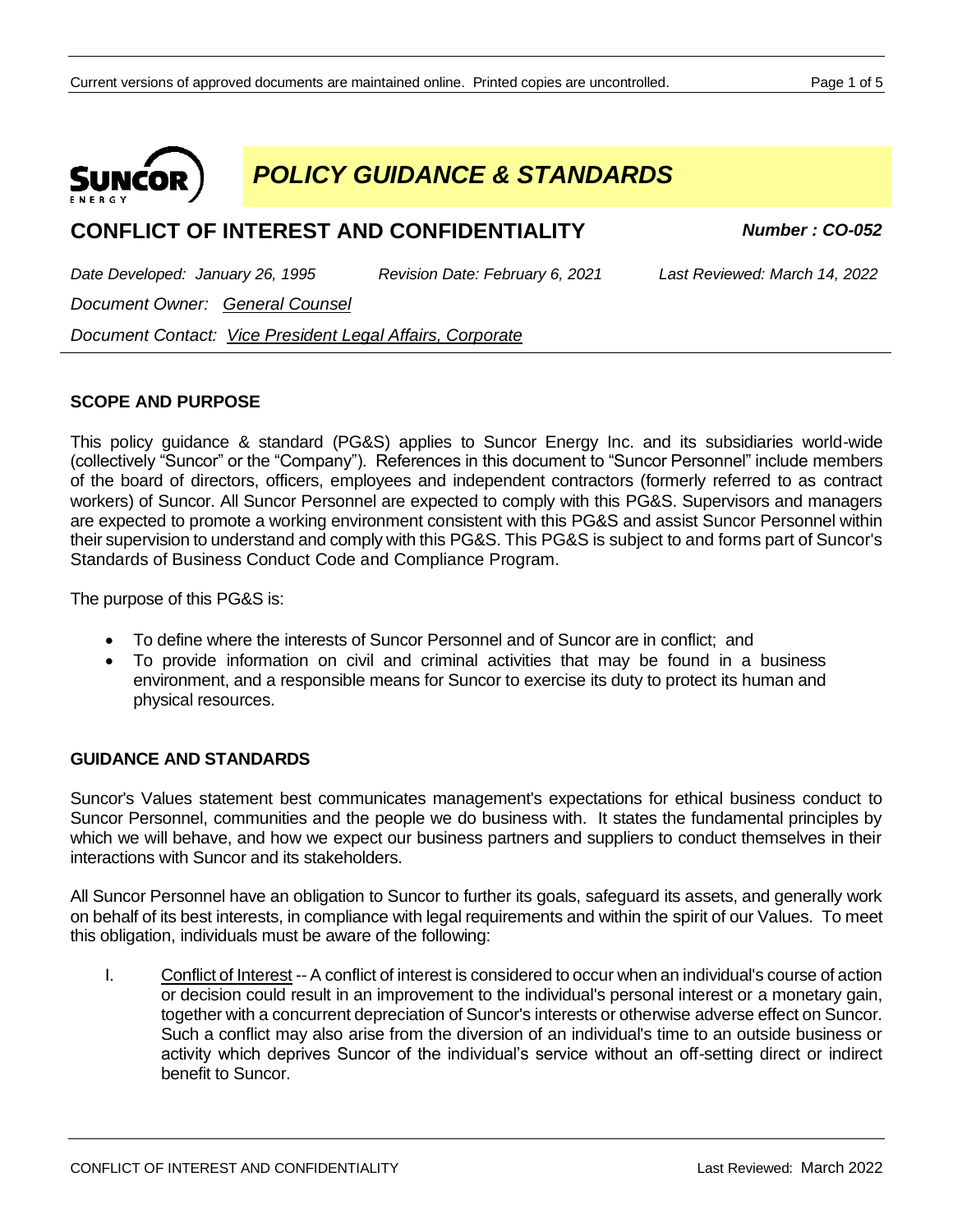- II. Confidentiality -- Confidential information includes all information, knowledge and data (whether or not obtained, acquired or developed by the individual), known or used by Suncor in its business, and not publicly known.
- III. Other Illegal Activities -- Other activities that breach criminal or civil law include fraud, theft, financial misrepresentation, forgery, counterfeit, etc. Reference has also been made to some significant criminal activities in the other Suncor PG&S included in the Standards of Business Conduct Code and Compliance Program. Suncor provides internal policies, guidelines and standards to assist people to interpret, understand and implement ethical business practices in compliance with legal requirements. Individuals are also encouraged to take advantage of other internal communication opportunities to clarify and discuss these issues.

#### *Important Information on Intellectual Property*

Through your employment with Suncor you may be engaged in various forms of research, problem solving or invention. The product of the efforts produced within the scope of your employment belongs to Suncor, whether the product was developed while actually at work or not. Such products, commonly called "intellectual property" or "IP", include computer programs, technical processes, inventions, research methods, reports or articles and any other form of innovation or development, including material protected by patents, trademarks or copyright, as appropriate. IP assets and rights are important in enabling Suncor to retain industry leadership and derive competitive value from continued investment in innovation. They belong to and are the property of Suncor. Be vigilant in protecting Suncor's IP rights and assets as well as avoiding the infringement of the IP rights of others. Be sure to consult with your supervisor, leader or with Legal Affairs, before receiving, disclosing, or agreeing to receive or disclose, any information or IP received in confidence, and before disclosing any proprietary information in a public forum, including conference papers, trade journals or articles, or even by e-mail.

## APPLICATION

- I. Any individual who has a potential conflict of interest must immediately and fully disclose the matter in writing to their Supervisor, or their most senior Human Resources representative who, in consultation with the business or corporate legal department, will provide them with a written response and guidance with respect to the potential conflict. Copies of all documentation pertaining to the matter will be retained in the individual's file. In addition, members of the board of directors, employees and independent contractors will be required, through the annual Standards of Business Conduct Compliance Program, to disclose any significant changes to the circumstances surrounding the matter in question which may cause Suncor to reconsider its position.
- II. While employed with or otherwise engaged by Suncor and afterward, all individuals shall keep confidential and refrain from using directly or indirectly (other than as required for their job responsibilities) all confidential information. If an individual is questioned by a representative of the news media or investment community, and responding to such inquiries is not part of his or her authorized duties, the representative should be referred to the appropriate company spokesperson. Upon termination, all business documents, lists, records, files, materials, samples, tools, equipment and all other property of Suncor, including any copies of these items, shall be returned to Suncor. In order to prevent the misuse or inadvertent disclosure of confidential information, Suncor Personnel shall take appropriate precautions, including the following: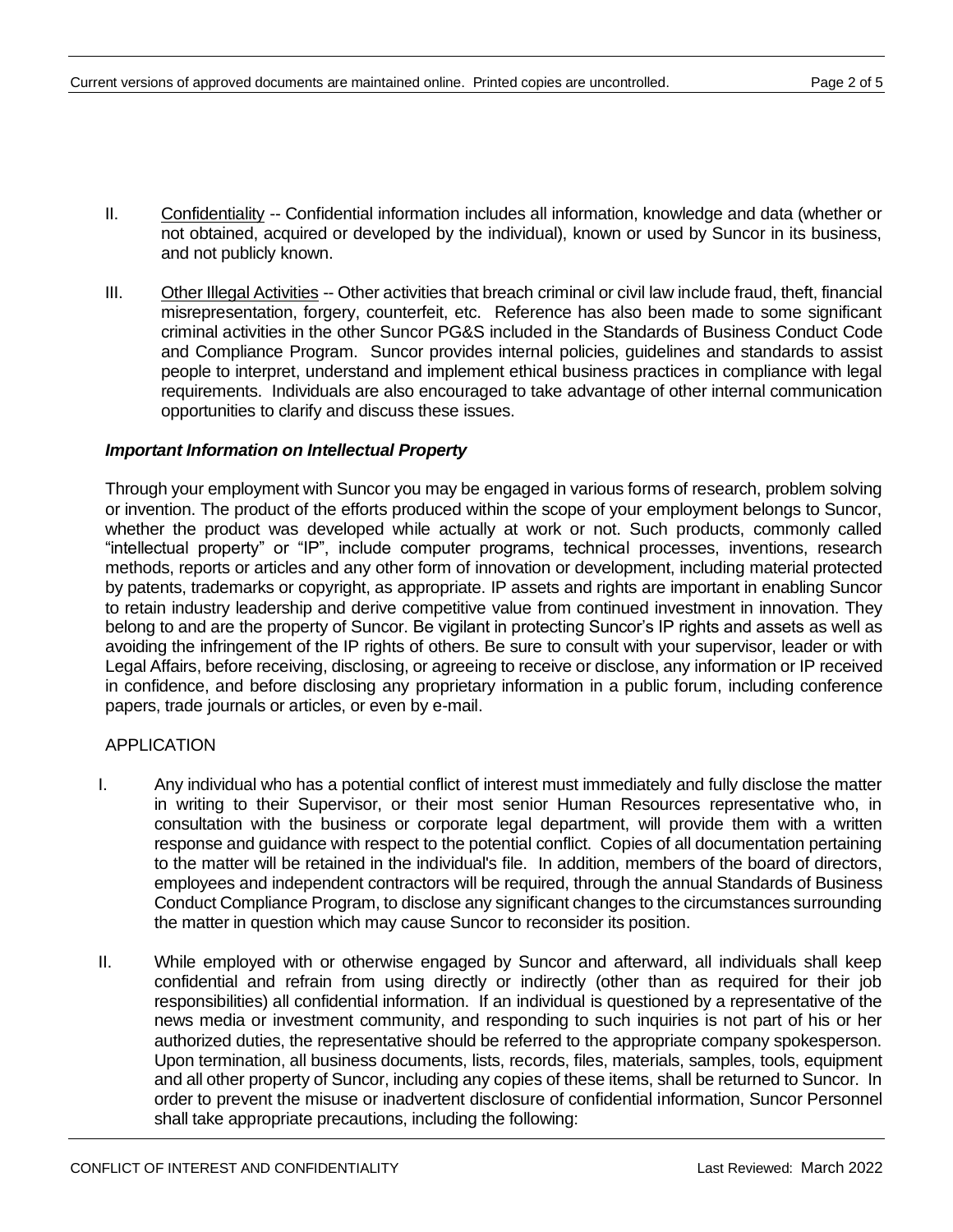- Confidential information should not be discussed in places where the discussion may be overheard, such as elevators, hallways, restaurants, airplanes or taxis.
- Confidential information should not be discussed on cell phones where others may have the ability to intercept the communication.
- Confidential documents should not be read in public places or discarded or stored in places where they can be readily retrieved by unauthorized persons. Confidential documents should be stored in a safe place to which access is restricted to persons with a "need to know".
- Confidential documents should not be transmitted electronically (fax, email) unless it is reasonable to assume that the transmission can be made and received under secure conditions.

Any individual who is aware of a breach of this PG&S or a conflict of interest situation which has not been properly disclosed to management should contact his or her Executive Leadership Team representative or refer the matter to the General Manager, Internal Audit for guidance. Issues relating to Executive Leadership Team representatives or corporate office employees should be referred to the General Manager, Internal Audit. Investigations will be dealt with in compliance with law, and with an appropriate level of confidence having regard to the circumstances, to protect the rights of the organization and the individuals involved.

# EXAMPLES OF CONFLICT OF INTEREST SITUATIONS

Appearances can be as damaging as actions. Individuals should not only refrain from becoming involved in actual conflict situations, they should also avoid placing themselves in positions that may be perceived as conflicts. As each case may involve special circumstances, each case should be generally judged on its own merits. Accordingly, it is not feasible to specify all possibilities which may give rise to a conflict of interest. It is up to each person, when in doubt, to err on the side of reporting the matter. The following, however, illustrates certain types of potential conflicts. More detailed examples, specific to your business unit, are available from Human Resources.

- 1. Direct or indirect involvement in outside interests which may (a) compromise an individual's judgement or ability to act solely in the best interest of Suncor; and/or (b) deprive Suncor of the individual's services without an off-setting direct or indirect benefit to Suncor (employees should see also *Directors, Officers, Trustees & Board Members of Outside Organizations PG&S*).
- 2.
- 3. Trading in oil or gas properties or royalty interests, or engaging in activities involving oil and gas producing properties or facilities used in pipelining, refining or marketing, for the purpose of personal benefit.
- 4. Acceptance by Suncor Personnel or a family member of gifts, entertainment or favours which go beyond customary courtesies usually associated with accepted business practice and which could place the individual under an obligation to a vendor or other person seeking to do business with Suncor. The individual's supervisor should be advised of any such situation. In certain situations, refusal of gifts with a value substantially in excess of customary business practices can result in awkward business situations. The propriety of employees keeping such valuable gifts for personal use versus turning them over to the Company, donating them to charity, or other disposition should be discussed in each case with the individual's supervisor. It is never permissible to accept a gift in cash or cash equivalents (e.g. stocks or other forms of marketable securities) of any amount.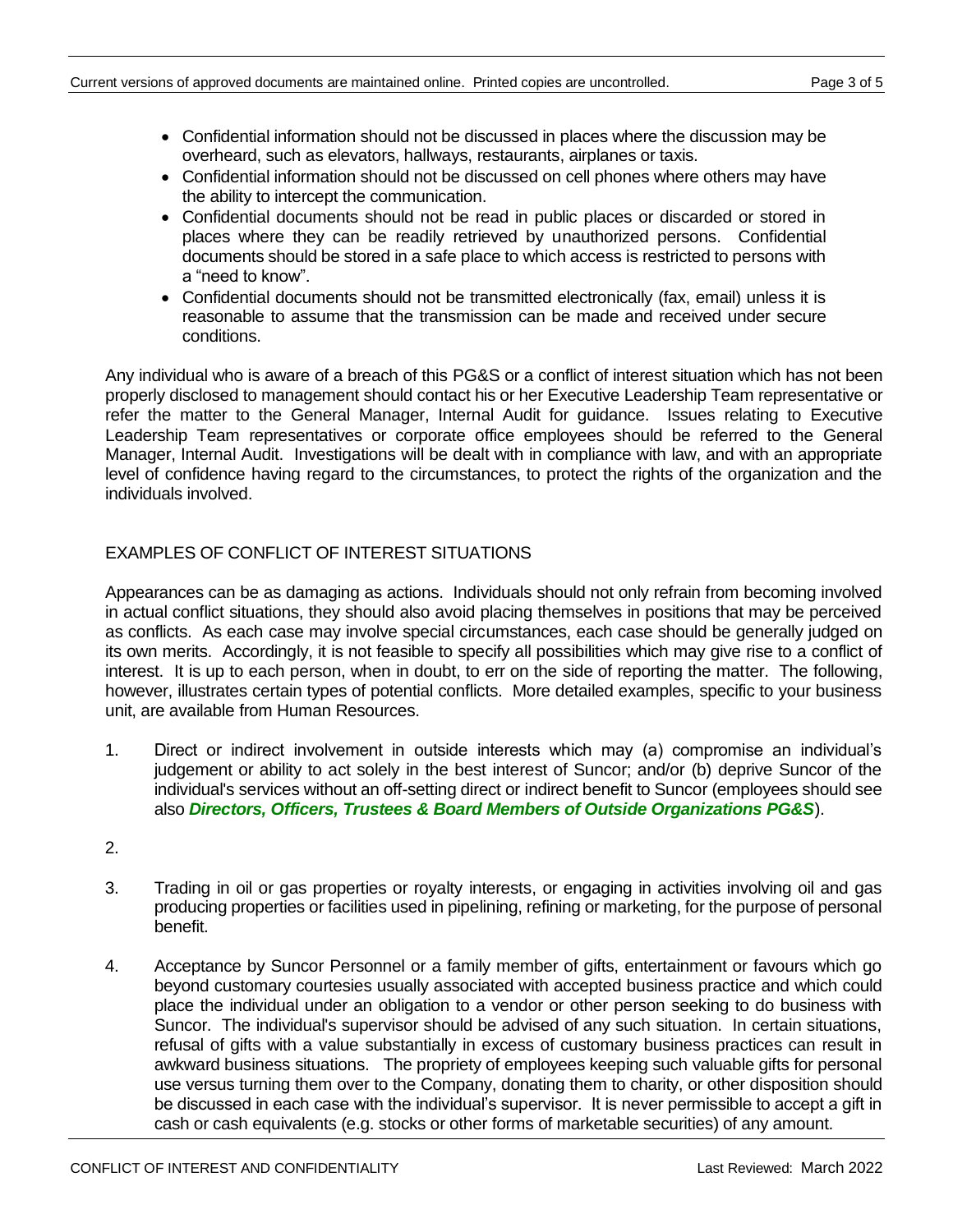- 5. Direct or indirect ownership or control of a material financial interest in a supplier, contractor, competitor or in any business enterprise which does or seeks to do business with Suncor.
- 6. Misappropriation of Suncor resources (facilities, equipment, supplies, data, information, etc.) for personal use or benefit.
- 7. Gifts, favours and entertainment given to others may be perceived as creating a conflict of interest. They may be given to others at Company expense only if they meet all the following criteria:
	- (a) consistent with customary business practices;
	- (b) not excessive in value and cannot be construed as a bribe or pay-off (see *Prevention of Improper Payments PG&S*);
	- (c) not in violation of applicable law or ethical standards; and
	- (d) public disclosure of the facts will not embarrass Suncor nor the employee.

#### EXAMPLES OF CONFIDENTIALITY BREACH

Disclosure, without the prior written consent of Suncor, of any of the following confidential information, without limitation, constitutes a breach of this PG&S:

(i) business opportunities, including all ventures considered by Suncor, whether or not they are pursued;

(ii) production methods, including designs, formulae, techniques, processes, computer programs and knowledge about equipment and machinery;

(iii) financial information, including Suncor's costs, sales, income, profits, salaries and wages;

(iv) research and development information, including details of any research, development, experimentation or tests proposed or carried out by Suncor;

(v) customer information, including customer names and addresses, markets, knowledge of Suncor's contracts with its customers, and details of pricing, marketing and supply strategies.

In addition to other potential legal consequences, any individual who violates this PG&S (or who acts contrary to the written response and guidance referred to under "Application - I"), is subject to disciplinary action, which may include immediate dismissal.

**EXCEPTIONS** None